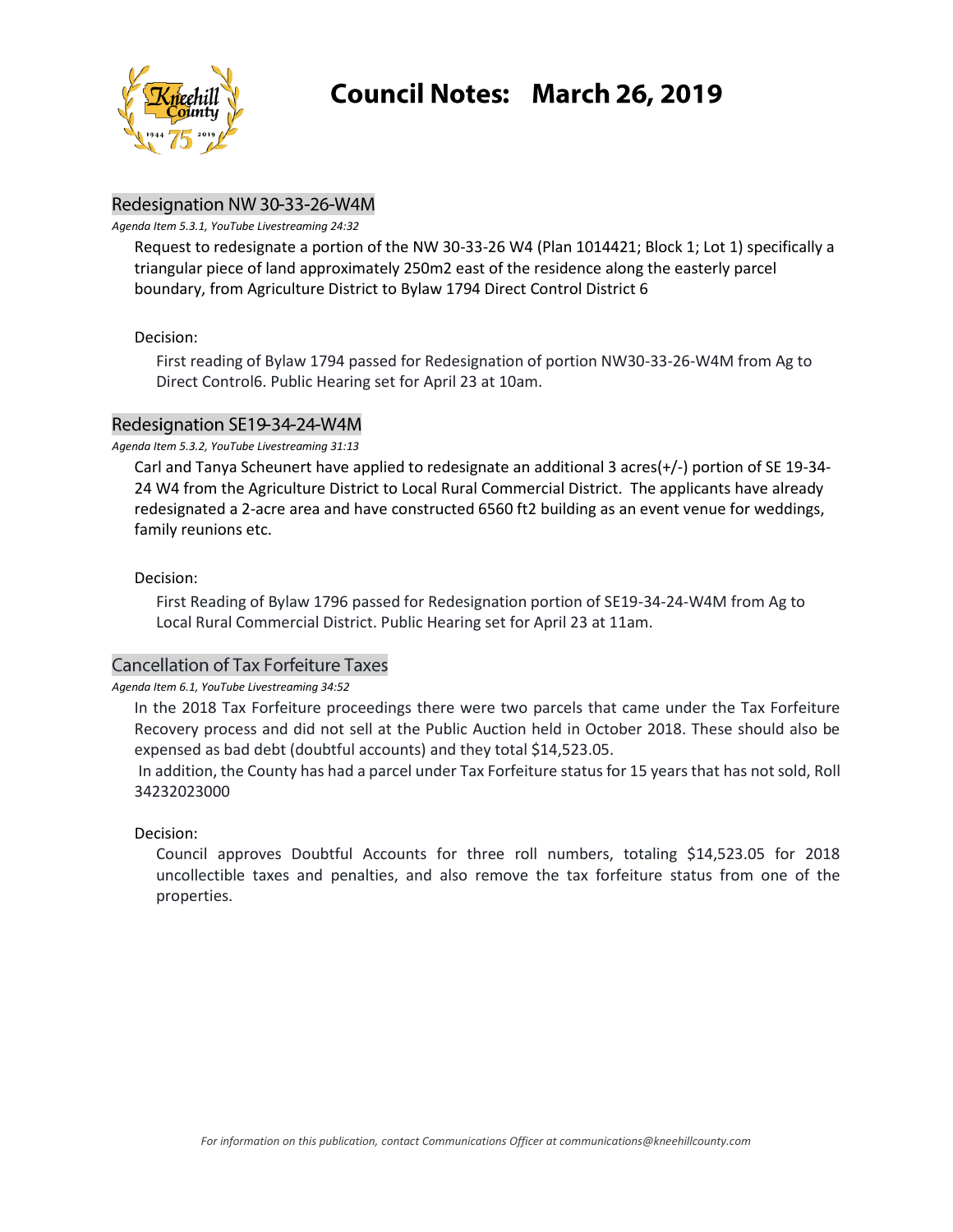# **Bad Debts/Doubtful Accounts**

### *Agenda Item 6.2, YouTube Livestreaming 44:50*

Finance presents a report on Linear Taxation. Recently, the Supreme Court has ruled that environmental cleanup costs will get priority over creditors when companies go bankrupt and the Alberta Court of Appeals has ruled that linear taxes are unsecured (which is being taken to the Supreme Court) and both of these rulings have directly impacted our ability to collect in a timely manner, if at all.

## Decision:

Council approves Doubtful Accounts for 2018, total of \$872,512.67, and have Admin contact the three largest Linear tax accounts currently in arrears. Administration to also apply for the PERC grant in respect to these uncollectible accounts.

## Cancellation of Linear Taxes for Roll 40001750000

#### *Agenda Item 6.3, YouTube Livestreaming 1:10:26*

There has been an attempt to collect these tax arrears, however this company went into bankruptcy and is no longer operating. The Supreme Court decision regarding the Redwater legal case ruled that environmental cleanup costs will get priority over creditors when companies go bankrupt. Ultimately, this decision indicates that in this company's case, there will be no funds remaining to pay our linear taxes.

### Decision:

Council approves the cancellation of outstanding tax arrears in the amount of \$3953.09 and inactivate Roll 40001750000.

## Delegation, Three Hills Curling Club

#### *Agenda Item 3.1, YouTube Livestreaming 1:22:28*

Three Hills Curling Club presentation for project. (Membership includes over 100, plus 40 kids, Facility for Farmers Market, 40th Annual Car Dance). Project total \$44,000 for ice cooling system repairs, looking for matching funds.

#### Decision:

Council to discuss further along the agenda under Disposition of Delegations. Council deferred this to the April 15 Committee of the Whole.

## Delegation, Three Hills Amateur Radio Club

*Agenda Item 3.2, YouTube Livestreaming 1:37:45*

Three Hills Amateur Radio Club project includes cables, connectors, vhf antenna, totaling \$10,250, as the Hand Hills tower is coming down without the ability to reclaim their systems.

### Decision:

Council to discuss further along the agenda under Disposition of Delegations. Council deferred this to the April 15 Committee of the Whole.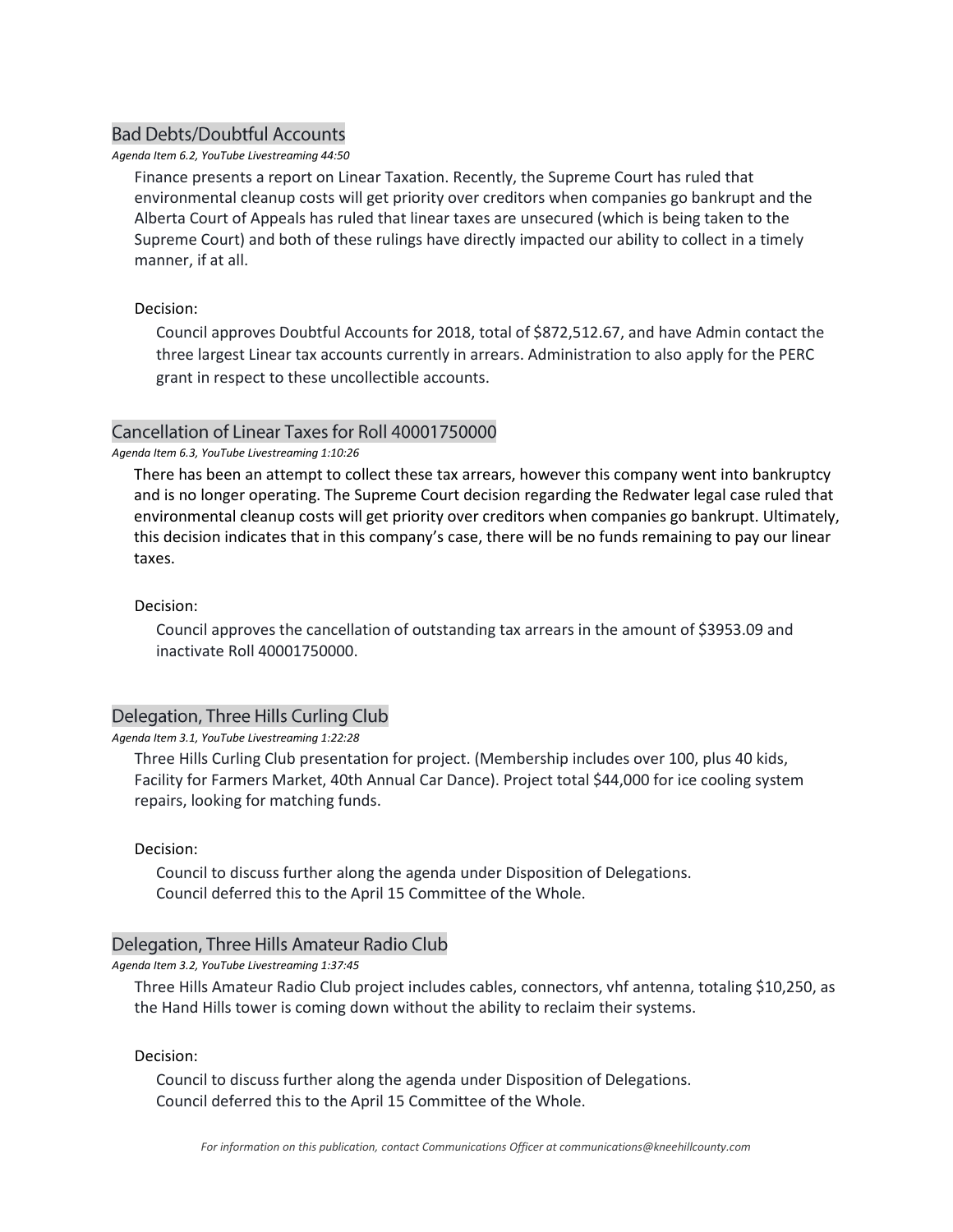## Public Hearing for Bylaw 1786

#### *Agenda Item 4.1, YouTube Livestreaming 1:54:30, REFERENCE to 9.1*

Secure Energy Services Inc. is proposing to construct and operate an Injection/Disposal Facility and a Waste Management Facility for oilfield waste. The site is subject to Alberta Energy Regulator approvals. Kneehill County has passed first reading of Bylaw 1786 last meeting. Prior to second reading of the redesignation bylaw, a Public Hearing must be held.

#### Decision:

Regular Meeting moves into Public Hearing for the redesignation of portion of SW13-34-24-W4M from Ag District to Industrial District (Bylaw 1786).

### **Master Rates Bylaw 1795**

#### *Agenda Item 6.4, YouTube Livestreaming 2:58:00*

Consideration of new Master Rates Bylaw 1795, specifically the operations section, including Dust Control, Road Permits, Services to Other Municipality rates.

#### Decision:

Council approves the new fee structure as stated in Bylaw 1795, acceptance of all three readings.

#### Rehoboth Christian Ministries Request Meeting

*Agenda Item 8.1, YouTube Livestreaming 3:11:00*

Request for day use fees to be waived.

#### Decision:

Approval for the Rehoboth Christian Ministries to use the Keivers Lake Day Use Area without fee this summer.

### Parade Season 2019

#### *Agenda Item 8.2, YouTube Livestreaming 3:12:50*

Community Parade Season 2019, requesting attendance of Kneehill County Council. Linden on June 1, Carbon on June 8, Acme on June 15, Trochu on July 1, and Three Hills on July 13, Torrington to be decided.

#### Decision:

Council approves councillor participation in community parades this season.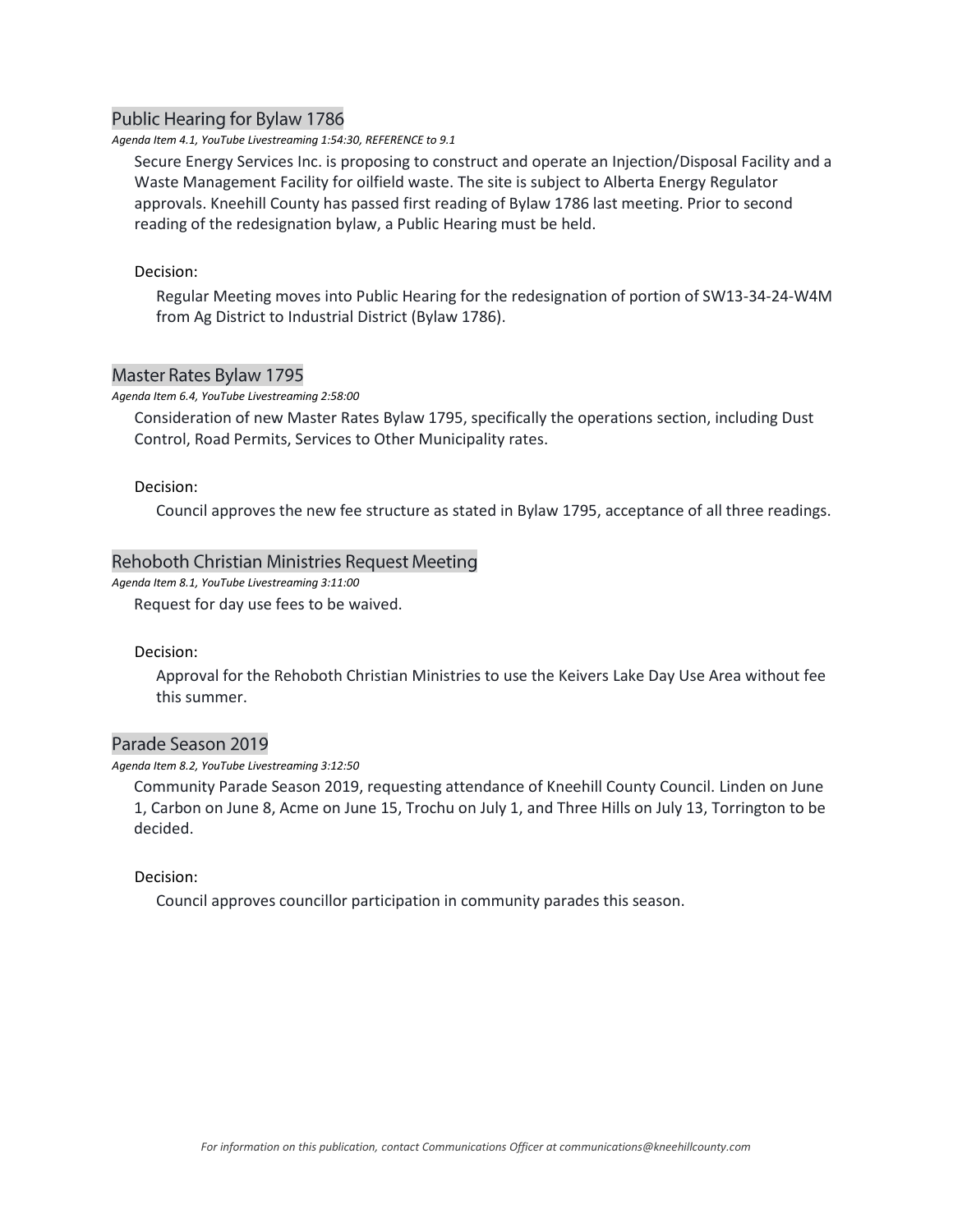## **Strategic Plan**

#### *Agenda Item 8.3, YouTube Livestreaming 3:15:07*

Council reviews the Strategic Plan drafted following the February 2019 sessions. The key elements of the Strategic Plan have been documented in draft. The next step is to review with Council, address any areas that were overlooked or misunderstood and decide how to proceed toward approval and operationalizing the plan.

### Decision:

Council will evaluate the Strategic Plan further at the April 15 Committee of the Whole.

## First Round of Community Grants to Non-profits

### *Agenda Item 8.4, YouTube Livestreaming 3:25:32*

First Round of Community Grants applications have been received.

Decision:

Council moves the First Round of Community Grants to Non-profits 2019 to April 15 Committee of the Whole.

## Town of Trochu Office Open House

*Agenda Item 8.5, YouTube Livestreaming 3:29:00*

Town of Trochu invites Council to their new office opening on April 2, 2019.

Decision:

All of Council authorized to attend the Trochu Office Open House on April 2, 2019.

# **Torrington Wellness Centre**

#### *Agenda Item 8.6. YouTube Livestreaming 3:30:35*

Torrington Wellness Centre is hosting an event and has extended the invite to County Council.

#### Decision:

Councillor Keiver authorized to attend the Torrington Wellness Centre event on March 30.

## Municipal Planning Commission Member at Large

*Agenda Item 7.1, YouTube Livestreaming 3:47:35*

Closed Session (Section 17) Personnel

## Decision:

Dennis Tainsh appointed to the Municipal Planning Commission effective immediately.